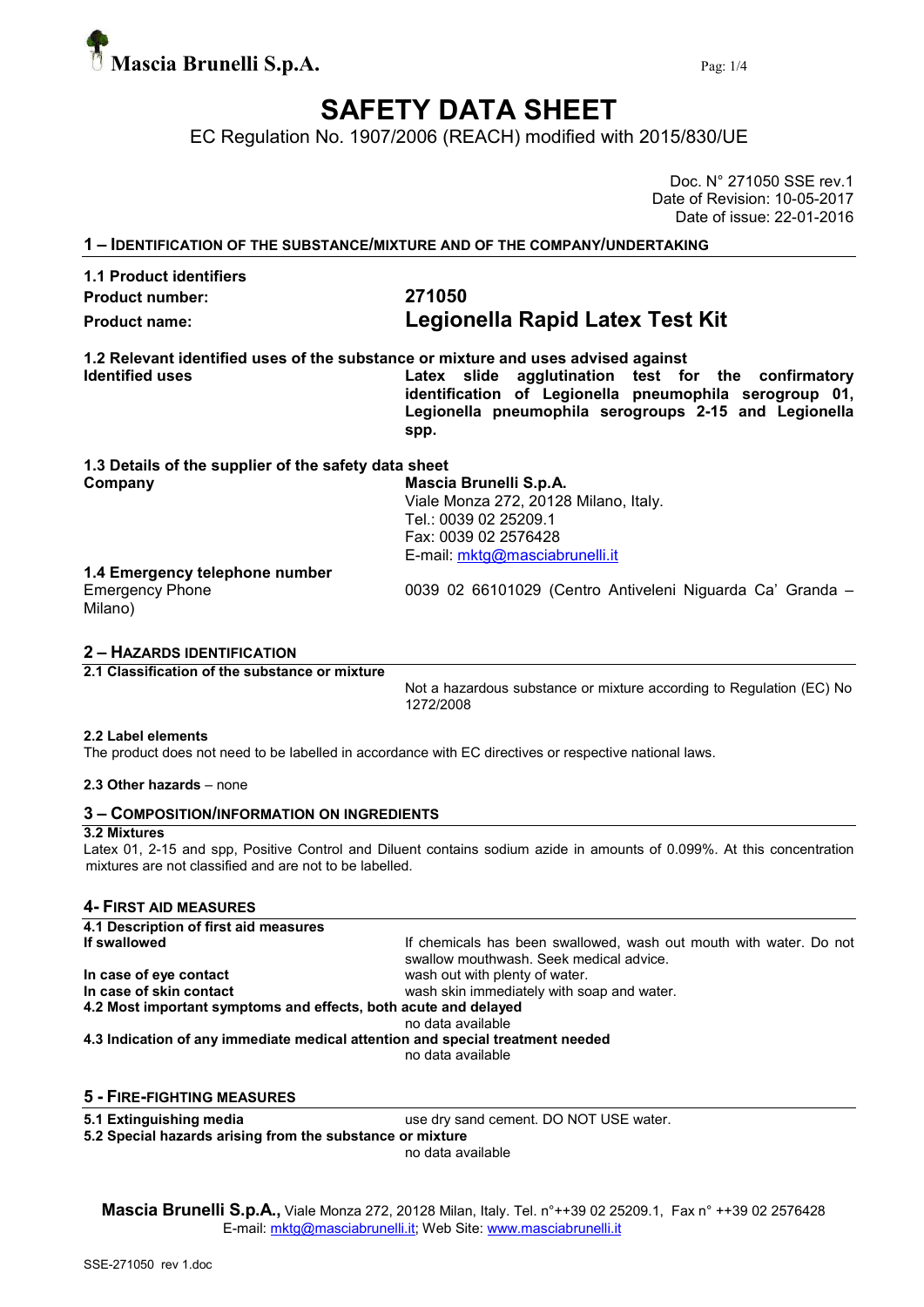

| 5.3 Advice for firefighters |  |
|-----------------------------|--|
|-----------------------------|--|

This material will not significantly contribute to the intensity of a fire. Use extinguishing material suitable to the surrounding fire. Utilize proper personal protective equipment when responding to any fire. Incipient fire responders should wear eye protection. Structural firefighters must wear Self-Contained Breathing Apparatus and full protective equipment. Move containers from fire area if it can be done without risk to personnel.

| <b>6- ACCIDENTAL RELEASE MEASURES</b>                                   |                                                                                                                                                       |
|-------------------------------------------------------------------------|-------------------------------------------------------------------------------------------------------------------------------------------------------|
| 6.1 Personal precautions, protective equipment and emergency procedures |                                                                                                                                                       |
|                                                                         | Use personal protective equipment, lab coat and gloves                                                                                                |
| <b>6.2 Environmental precautions</b>                                    | Given the way dispensation there is no possibility of accidental spillage<br>in sufficient quantity to be dangerous. In any case avoid release to the |
|                                                                         | environment.                                                                                                                                          |
| 6.3 Methods and material for containment and cleaning up                |                                                                                                                                                       |
|                                                                         | Absorb with dry earth, sand or other non combustible material. Properly<br>disinfect any spills. Test specimens require decontamination with beach    |
|                                                                         | solution or appropriate germicide prior to pick up.                                                                                                   |
| 6.4 Reference to other sections                                         | For disposal see section 13.                                                                                                                          |
| 7 - HANDLING AND STORAGE                                                |                                                                                                                                                       |
| 7.1 Precautions for safe handling                                       | For in vitro diagnostic use. Read the instructions for Use. Always follow                                                                             |
|                                                                         | Good Laboratory Practice when using this product. Avoid contact with<br>eyes, skin and clothing.                                                      |
| 7.2 Conditions for safe storage, including any incompatibilities        |                                                                                                                                                       |
|                                                                         | Store at 2°C / 8°C. Keep all containers tightly closed until ready to use.                                                                            |
|                                                                         | Under these conditions reagents will retain the activity until the expiry                                                                             |
|                                                                         | date shown on the label on outer carton.                                                                                                              |
| 7.3 Specific end use(s)                                                 | Apart from the uses mentioned in section 1.2 no other specific uses are<br>stipulated                                                                 |
| 8- EXPOSURE CONTROLS - PERSONAL PROTECTION                              |                                                                                                                                                       |
| 8.1 Control parameters                                                  | Any specific protection and prevention measures should not be taken                                                                                   |
|                                                                         | during use of the product.                                                                                                                            |
| Components with workplace control parameters                            |                                                                                                                                                       |
|                                                                         | No information available                                                                                                                              |
| 8.2 Exposure controls                                                   |                                                                                                                                                       |
| Personal protective equipment                                           |                                                                                                                                                       |
| <b>Eye/face protection</b><br><b>Skin protection</b>                    | Use safety glasses.<br>Handle with gloves. Use with a lab coat.                                                                                       |
| <b>Body Protection</b>                                                  | The type of protective equipment must be selected according to the                                                                                    |
|                                                                         | concentration and amount of the dangerous substance at the specific<br>workplace.                                                                     |
| <b>Respiratory protection</b>                                           | Respiratory protection is not required.                                                                                                               |
| 9 - PHYSICAL AND CHEMICAL PROPERTIES                                    |                                                                                                                                                       |
| 9.1 Information on basic physical and chemical properties               |                                                                                                                                                       |

| <u>an mnammanan an waalo birtalaan aha ahammaa bi'abarnaa</u> |                     |                               |                |
|---------------------------------------------------------------|---------------------|-------------------------------|----------------|
|                                                               | Latex               | Positive Control              | Diluent        |
| a) Appearance Form:                                           | Milky white agueous | Clear/off white<br>suspension | Clear solution |
| b) Odour                                                      | no data available   |                               |                |
| c) Odour Threshold                                            | no data available   |                               |                |
| d) pH                                                         | no data available   |                               |                |
| e) Melting point/freezing point                               | no data available   |                               |                |
| f) Initial boiling point and boiling range                    | no data available   |                               |                |
| g) Flash point                                                | no data available   |                               |                |
| h) Evaporation rate                                           | no data available   |                               |                |
| i) Vapour pressure                                            | no data available   |                               |                |
| i) Vapour density                                             | no data available   |                               |                |
| k) Relative density                                           | no data available   |                               |                |
| I) Water solubility                                           | no data available   |                               |                |
| m) Viscosity                                                  | no data available   |                               |                |
| n) Explosive properties                                       | no data available   |                               |                |
|                                                               |                     |                               |                |

Mascia Brunelli S.p.A., Viale Monza 272, 20128 Milan, Italy. Tel. n°++39 02 25209.1, Fax n° ++39 02 2576428 E-mail: mktg@masciabrunelli.it; Web Site: www.masciabrunelli.it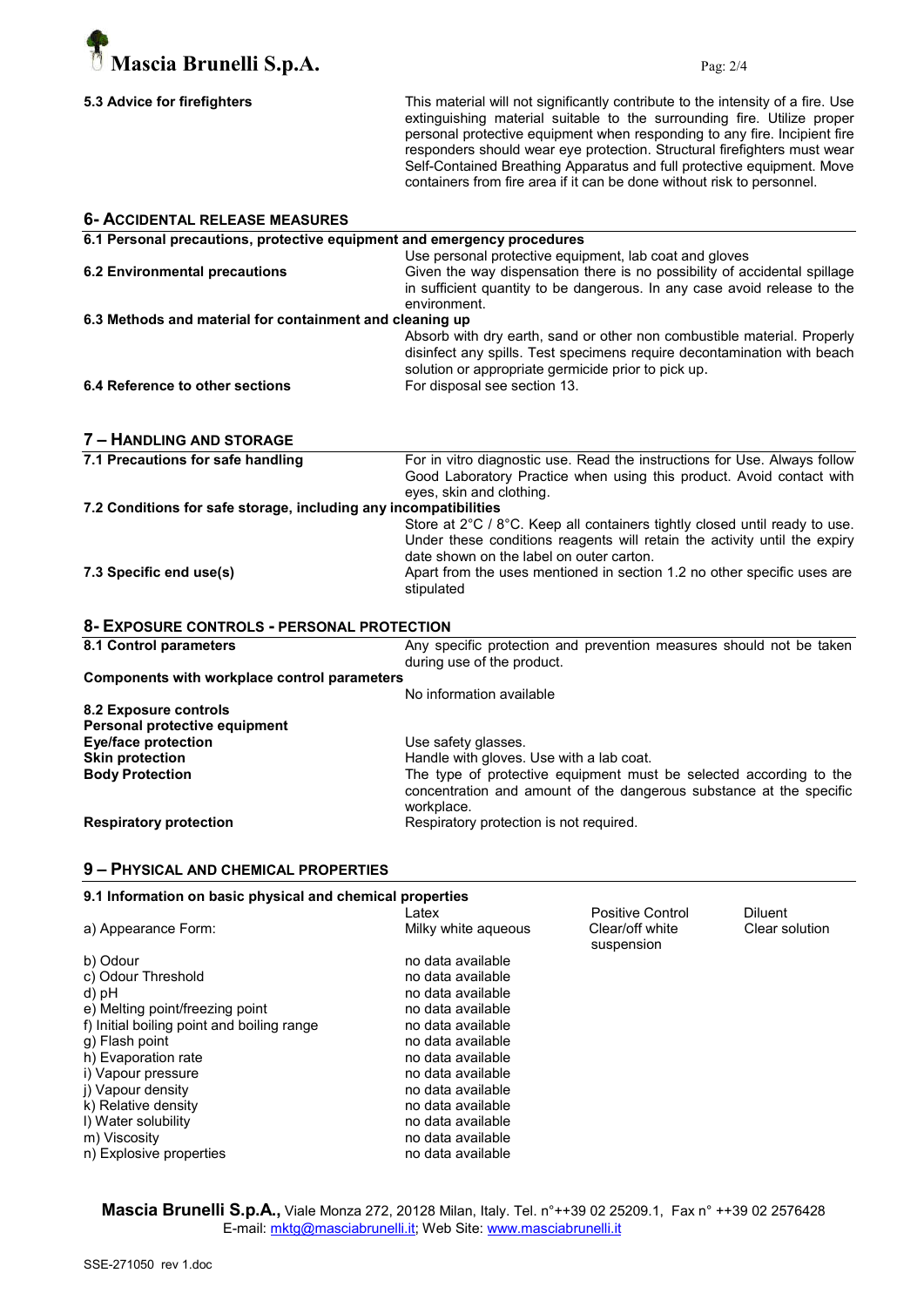

| o) Oxidizing properties                                    | no data available                                                                                           |
|------------------------------------------------------------|-------------------------------------------------------------------------------------------------------------|
| 9.2 Other safety information                               | no data available                                                                                           |
| <b>10 - STABILITY AND REACTIVITY</b>                       |                                                                                                             |
| 10.1 Reactivity                                            | No known hazardous reactivity                                                                               |
|                                                            |                                                                                                             |
| 10.2 Chemical stability                                    | Stable under recommended storage conditions.                                                                |
| 10.3 Possibility of hazardous reactions                    | no data available                                                                                           |
| 10.4 Conditions to avoid                                   | avoid contact with lead or copper plumbing.                                                                 |
| 10.5 Incompatible materials                                | no data available.                                                                                          |
| 10.6 Hazardous decomposition products                      | no known hazardous decomposition products                                                                   |
|                                                            |                                                                                                             |
| <b>11 - TOXICOLOGICAL INFORMATION</b>                      |                                                                                                             |
| 11.1 Information on toxicological effects                  |                                                                                                             |
| <b>Acute toxicity</b>                                      | Product does not present an acute toxicity hazard based on known or                                         |
|                                                            | supplied information                                                                                        |
| <b>Skin corrosion/irritation</b>                           | Possibility of allergic sensitization should be considered.                                                 |
| Serious eye damage/irritation                              | No data available.                                                                                          |
|                                                            |                                                                                                             |
| Respiratory or skin sensitisation                          | No data available.                                                                                          |
| Germ cell mutagenicity                                     | No data available.                                                                                          |
| Carcinogenicity                                            | No data available.                                                                                          |
| <b>Reproductive toxicity</b>                               | No data available.                                                                                          |
| Summary of evaluation of the CMR properties                | No data available.                                                                                          |
| <b>STOT-single exposure</b>                                | No data available.                                                                                          |
| <b>STOT-repeated exposure</b>                              | No data available.                                                                                          |
| <b>Aspiration hazard</b>                                   | No data available                                                                                           |
|                                                            |                                                                                                             |
| <b>12 - ECOLOGICAL INFORMATION</b>                         |                                                                                                             |
| 12.1 Toxicity                                              | no data available                                                                                           |
| 12.2 Persistence and degradability                         | no data available                                                                                           |
| 12.3 Bio accumulative potential                            | no data available                                                                                           |
| 12.4 Mobility in soil                                      | no data available                                                                                           |
| 12.5 Results of PBT and vPvB assessment                    | no data available                                                                                           |
| 12.6 Other adverse effects                                 | no data available                                                                                           |
|                                                            |                                                                                                             |
| <b>13 - DISPOSAL CONSIDERATIONS</b>                        |                                                                                                             |
| 13.1 Waste treatment methods                               |                                                                                                             |
| <b>Product</b>                                             | Waste must be disposed of in accordance with federal, state and local<br>environmental control regulations. |
|                                                            |                                                                                                             |
| <b>Contaminated packaging</b>                              | Do not remove labels from containers for disposal or recycling. Observe                                     |
|                                                            | all the attention and precautions listed for the product.                                                   |
| <b>14 - TRANSPORT INFORMATION</b>                          |                                                                                                             |
| The product is considered non dangerous for transportation |                                                                                                             |
| 14.1 UN number                                             | ADR/RID: - IMDG: - IATA: -                                                                                  |
| 14.2 UN proper shipping name                               | ADR/RID: Not dangerous goods                                                                                |
|                                                            | IMDG:<br>Not dangerous goods                                                                                |
|                                                            | IATA:<br>Not dangerous goods                                                                                |
|                                                            |                                                                                                             |
| 14.3 Transport hazard class(es)                            | ADR/RID: - IMDG: - IATA: -                                                                                  |
|                                                            |                                                                                                             |
| 14.4 Packaging group                                       | ADR/RID: - IMDG: - IATA: -                                                                                  |
| <b>14.5 Environmental hazards</b>                          | ADR/RID: no IMDG Marine pollutant: no IATA: no                                                              |
| 14.6 Special precautions for user                          | no data available                                                                                           |
| <b>15 - REGULATORY INFORMATION</b>                         |                                                                                                             |
|                                                            | 15.1 Safety, hoalth and environmental requistions/legislation specific for the substance or mixture         |

15.1 Safety, health and environmental regulations/legislation specific for the substance or mixture

This product does not require special labelling, in accordance with the appropriate EC directives. These products are used for in vitro

Mascia Brunelli S.p.A., Viale Monza 272, 20128 Milan, Italy. Tel. n°++39 02 25209.1, Fax n° ++39 02 2576428 E-mail: mktg@masciabrunelli.it; Web Site: www.masciabrunelli.it